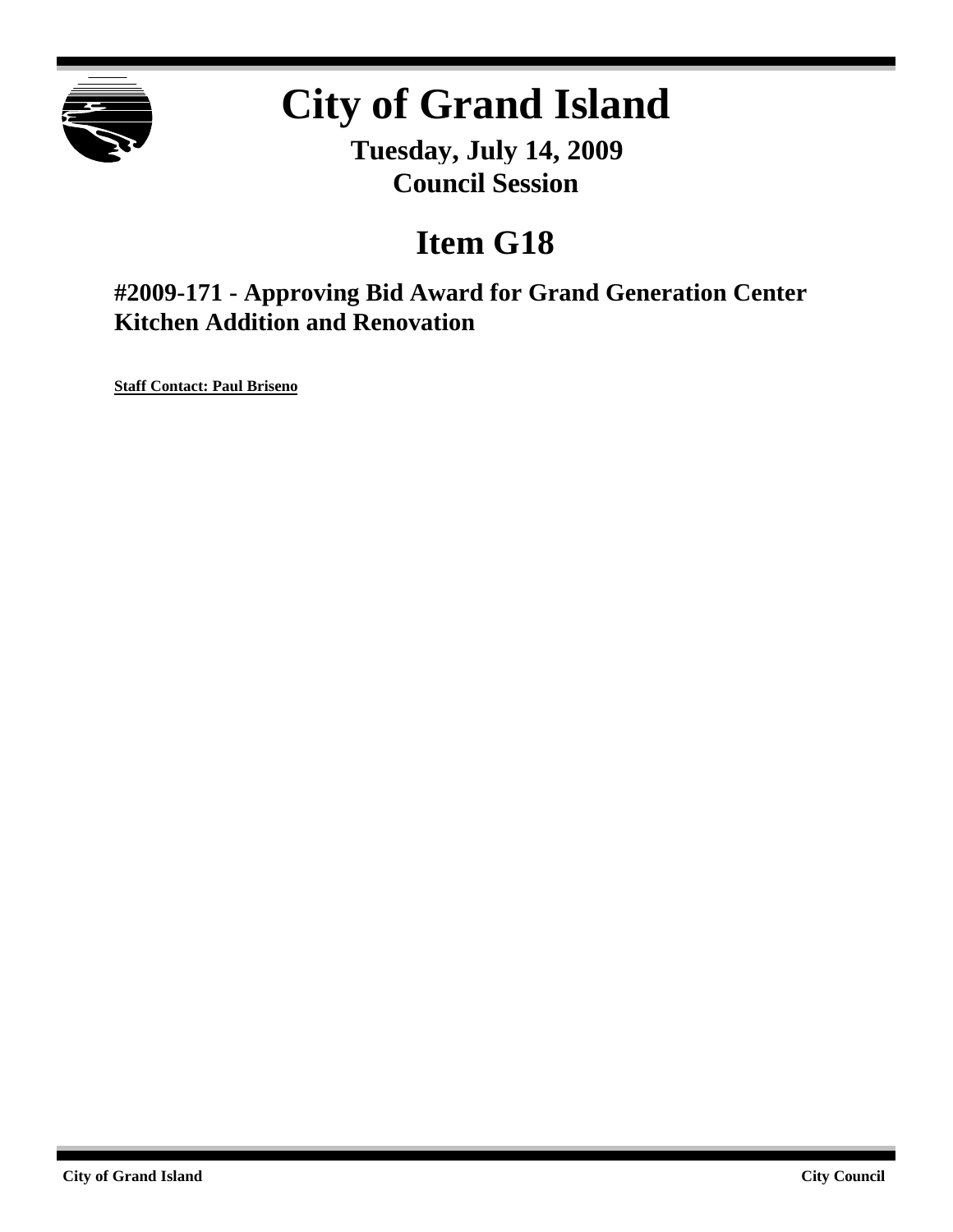## **Council Agenda Memo**

| From:                          | Paul M. Briseno, Assistant to the City Administrator                                                     |  |
|--------------------------------|----------------------------------------------------------------------------------------------------------|--|
| <b>Meeting:</b>                | July 14, 2009                                                                                            |  |
| Subject:                       | Bid Award to Chief Construction Company for the Grand<br>Generation Center Kitchen Addition & Renovation |  |
| <b>Item <math>\#</math>'s:</b> | $G-18$                                                                                                   |  |
| $Presenter(s):$                | Paul M. Briseno, Assistant to the City Administrator                                                     |  |

#### **Background**

On July 22, 2008 City Council gave budget authority for the Grand Generation Center Kitchen Remodel and Expansion Project. The proposed area will be utilized for meals on wheels and in-house lunch program. The expansion will allow for walk in cooler and freezer, storage, preparation area, safer loading and increased efficiency of the food processing area. City staff estimated \$140,000 for the construction/remodel and kitchen equipment. The estimate was obtained from architect and engineering documents.

October 21, 2008 Tri Valley Builders submitted the only Bid at \$234,000. The bid was rejected as it exceeded budget authority. The Grand Generation Center Board requested a re-bid in 2009. A re-bid would provide the Grand Generation Center time to raise donations as well as allow for decreased construction cost from a more competitive construction market.

### **Discussion**

On June 16, 2009 three bids were received for the Grand Generation Center Kitchen Addition and Renovation Project. The bid was written so the City could accept the lowest base bid or total bid. All base bids came in over the estimated construction budget of \$140,000. Chief Construction Company provided the lowest base bid at \$195,100.

Staff is recommending the bid awarded to Chief Construction for \$195,100. If approved the City of Grand Island will provide \$140,000 and the Grand Generation Center will provide the remainder of the funding.

City staff will oversee and administer the project management with guidance of the Grand Generation Center Board.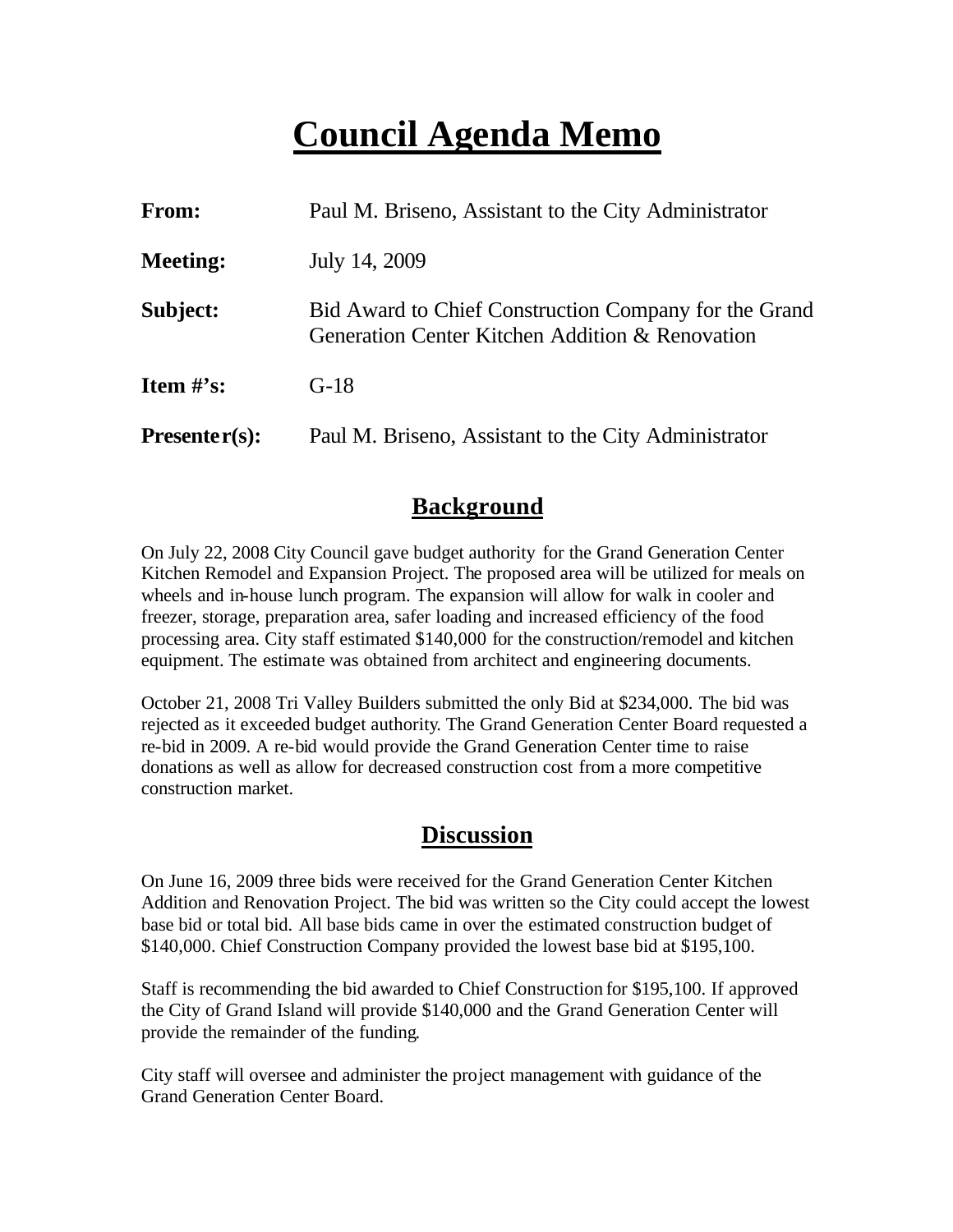## **Alternatives**

It appears that the Council has the following alternatives concerning the issue at hand. The Council may:

- 1. Move to approve
- 2. Refer the issue to a Committee<br>3. Postpone the issue to future date
- Postpone the issue to future date
- 4. Take no action on the issue

## **Recommendation**

City Administration recommends Council approve the bid award to Chief Construction.

### **Sample Motion**

Move to approve the Grand Generation Center Kitchen Renovation and Remodel project to Chief Construction.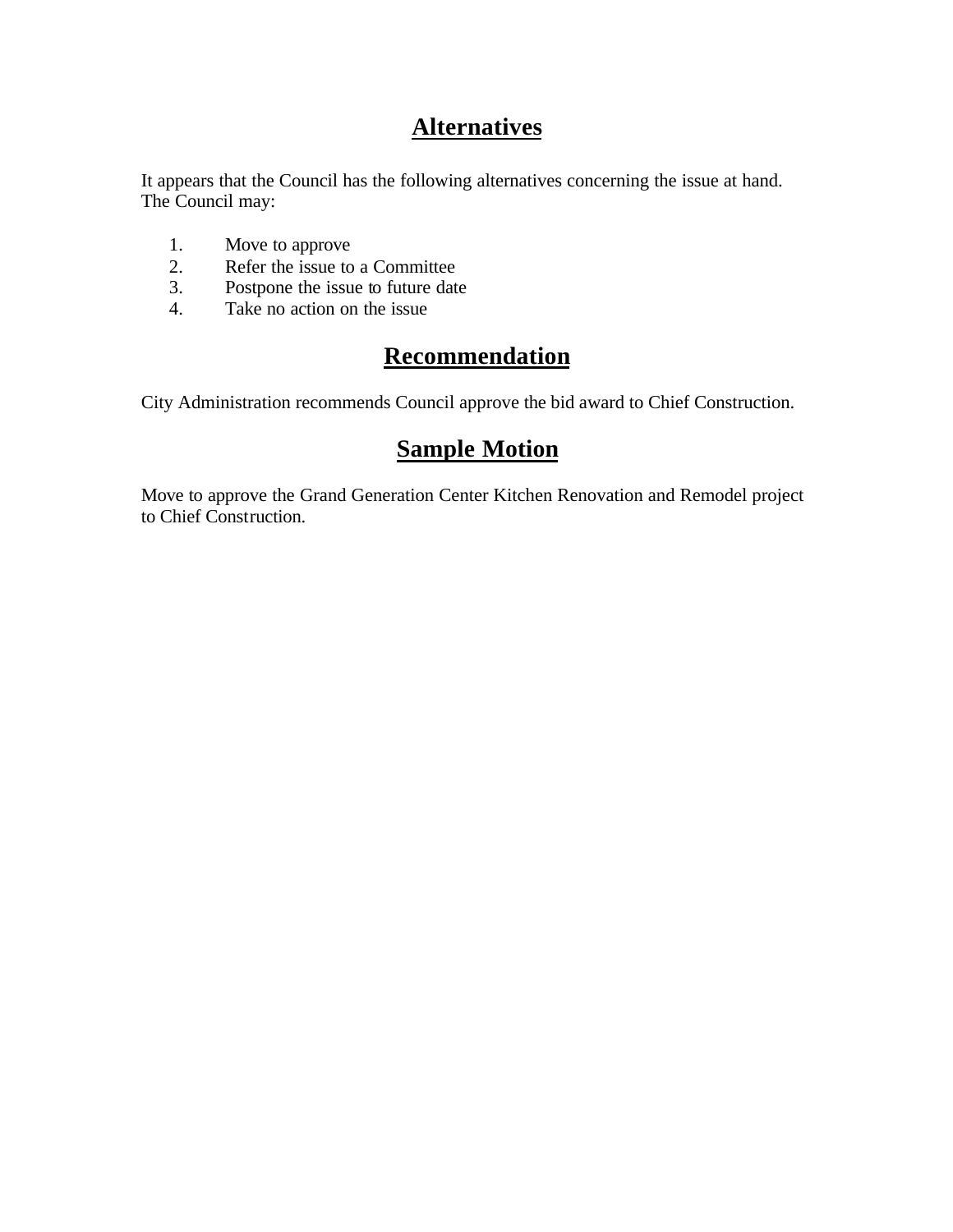#### *Purchasing Division of Legal Department* **INTEROFFICE MEMORANDUM**



Wes Nespor, Purchasing Agent

*Working Together for a Better Tomorrow, Today*

#### **BID OPENING**

| <b>BID OPENING DATE:</b> | June 16, 2009 at 11:00 a.m. |
|--------------------------|-----------------------------|
|--------------------------|-----------------------------|

**FOR: Grand Generation Center Kitchen Addition & Renovation**

**DEPARTMENT: Administration**

**ESTIMATE: \$140,000.00**

**FUND/ACCOUNT: 40015025-90003**

**PUBLICATION DATE: May 18, 2009**

**NO. POTENTIAL BIDDERS: 7**

#### **SUMMARY**

| <b>Bidder:</b>          | <b>Baker Development</b>         | <b>Chief Construction Company</b>     |
|-------------------------|----------------------------------|---------------------------------------|
|                         | <b>Grand Island, NE</b>          | <b>Grand Island, NE</b>               |
| <b>Bid Security:</b>    | <b>Union Insurance Company</b>   | <b>Fidelity &amp; Deposit Company</b> |
| <b>Exceptions:</b>      | <b>None</b>                      | <b>None</b>                           |
| <b>Bid Price:</b>       |                                  |                                       |
| <b>Base Bid:</b>        | \$198,472.00                     | \$195,100.00                          |
| <b>Alternate No. 1:</b> | 86,346.00                        | 104,000.00                            |
| <b>Total Bid:</b>       | \$284,818.00                     | \$299,100.00                          |
| <b>Bidder:</b>          | <b>Tri Valley Builders, Inc.</b> |                                       |
|                         | <b>Grand Island, NE</b>          |                                       |
| <b>Bid Security:</b>    | <b>Universal Surety Company</b>  |                                       |
| <b>Exceptions:</b>      | <b>None</b>                      |                                       |
| <b>Bid Price:</b>       |                                  |                                       |
|                         |                                  |                                       |

**Base Bid: \$232,000.00 Alternate No. 1: 97,000.00 Total Bid: \$329,000.00**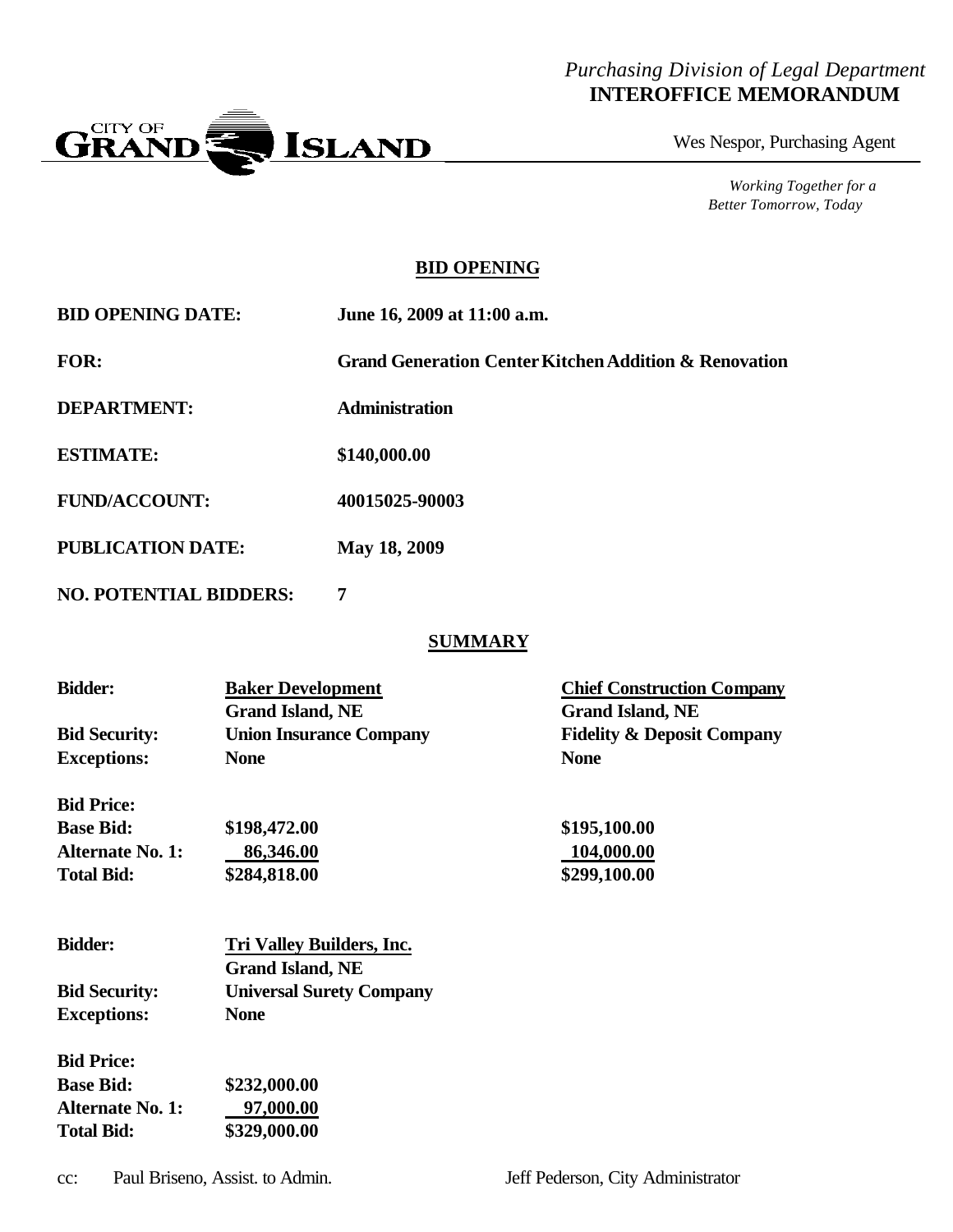**P1340**